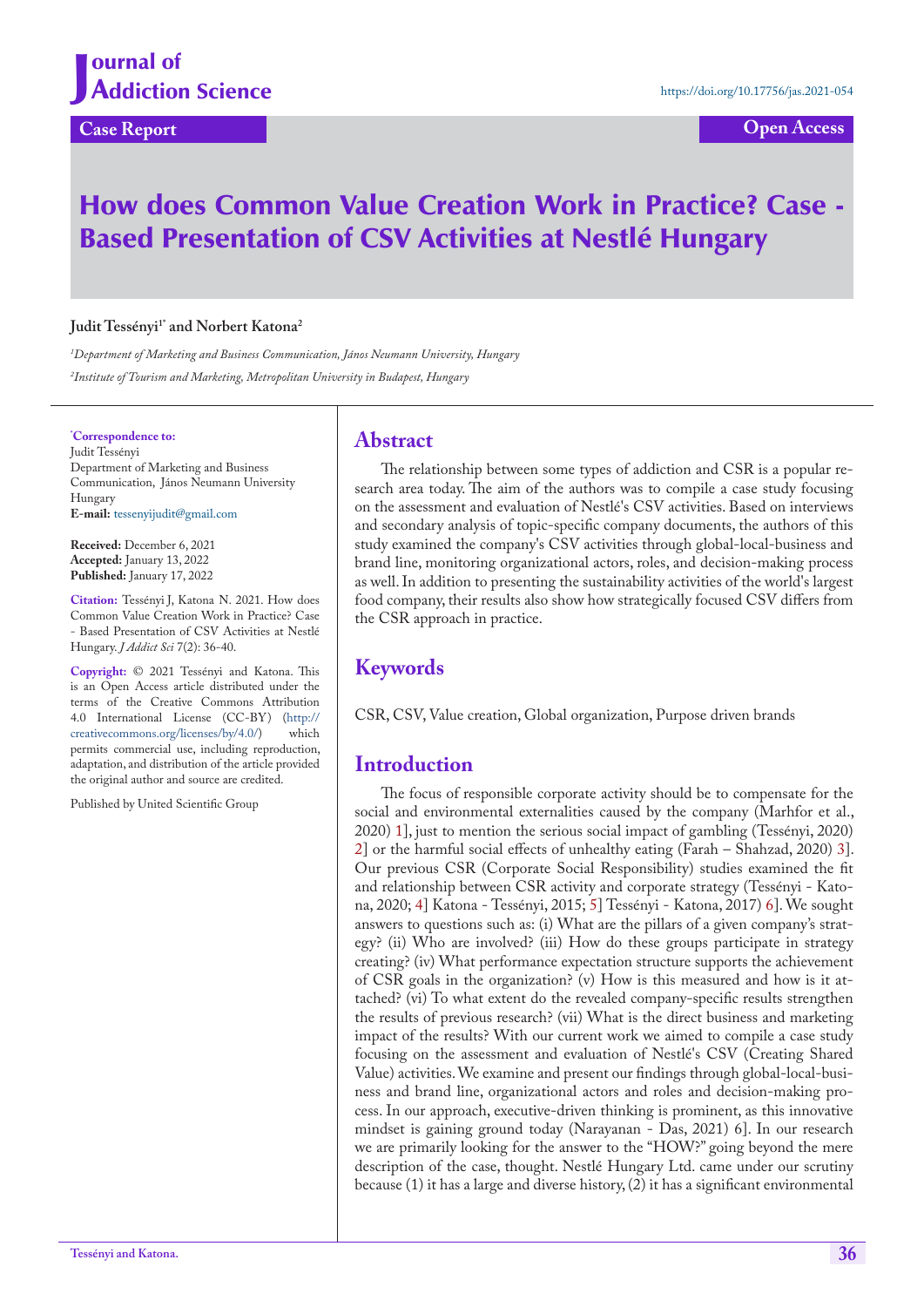footprint, (3) it can be compared across several dimensions, (4) it is accessible, open, the culture is specific, (5) there are more categories, more brands in the company's portfolio and finally (6) it was forward-looking and open to outside inquiry. It is worth mentioning that several Hungarian sources have previously processed Nestlé's sustainability activities, around which we highlight the work of Lánginé (2017) 7] based on primary research and Braun's (2015) 8] case studies. In addition, there are huge number of foreign literature on Nestlé's CSV activities, mainly in relation to sustainable coffee supply chains (Bianco, 2020) [9\]](#page-4-0) or to milk production and processing (Takahashi, 2021) 10]. In terms of content, we were able to observe the characteristics of CSR and CSV operation, as well. We have examined the contrast between CSR and CSV in the literature and in business, where it is visible, that there is a tendency to separate the concepts of CSR and CSV (Wójcik, 2016) 11]. According to definitions, CSR shall embody the economic, legal, ethical, and discretionary expectations that society places on business organizations at a given time" (Carroll, 1979, p.500) [12\]](#page-4-1) while CSV may state that it is essential for a company to be successful in the long run - not only if it creates value for its shareholders and stakeholders but also for society (Kramer & Porter, 2011) [13\]](#page-4-2). These approaches in our view refers eventually to the same thing: CSR is a prescriptive, normative approach, while CSV represents a business-focused, more practical level of action.

# **Methodology**

In terms of complexity, strategy approach and stratification, Cramer's CSR House model (2005) 14] best covers our idea. This model basically approaches the integration of CSR into the organization along the following 6 main steps: (1) the core business of the company, (2) the analysis of the stakeholders, (3) CSR business goals and value creation, (4) CSR business strategy, (5) Internal and external communication and (6) Impact measurement (see [Figure 1\)](#page-1-0).

We agree with Aagaard's (2015) [15\]](#page-4-3) approach as these elements are generic, the content behind each phase must be tailored to the organization itself, and the steps are interchangeable in many cases. We consider Cramer's model to be so valid and current that we base the interpretation of our study on this framework, so that comparability with previous studies can be ensured, too. After formulating our research questions, we sought answers through a secondary analysis of the available literature and Nestlé reports followed by semi-structured interviews with experts at the company (see [Table 1\)](#page-1-1).



# <span id="page-1-0"></span>**Presentation of Test Results**

### **The core business of the company**

The Hungarian subsidiary of the Swiss food giant is the largest investor, employer, and company in food industry, providing work for total of 2,400 people in their three factories and headquarters in Hungary. In their factory in Szerencs (Northern Hungary) they produce cocoa and coffee products – besides it here operates Nestlé Center for Sensory Research for the Central and Eastern European region, as well, in Diósgyőr (Northern Hungary) chocolate figures and in Bük (Western Hungary) pet food. Hungarian factories ship Nestlé products to more than forty countries worldwide and 80–90 percent of their production is specifically for export. The Nestlé Group's net profit increased from approximately 7 billion in 2017 to

<span id="page-1-1"></span>

|                                                | Required input / support from Nestlé                                                                                                                                                   | Focus                                                                                                                 |
|------------------------------------------------|----------------------------------------------------------------------------------------------------------------------------------------------------------------------------------------|-----------------------------------------------------------------------------------------------------------------------|
| Introduction                                   | Getting to know each other, project technical consultation,<br>background / support from Nestlé                                                                                        | The literature                                                                                                        |
| Nests of Nestlé CSV policy                     | Related documents: public reports, internal decision-making/<br>preparer materials, internal reports, external and internal<br>communication materials, survey                         | Presentation of research history, outlook                                                                             |
| Nestlé CSV policy locally<br>and business line | Related documents: reports, internal decision-making/preparer<br>materials, internal reports, external and internal communication<br>materials, purpose-driven programs / descriptions | Presentation of Nestlé's CSV policy; Change in<br>their focus/ time series;                                           |
|                                                | List of activities and matching them to goals and target groups                                                                                                                        | Identification of stakeholders and their role, weight                                                                 |
|                                                | Business area (food) / manager                                                                                                                                                         | How global guidance is embedded at the local,<br>business level? How, along which local focus are<br>they designated? |
|                                                | Consultations (communication, sustainability and brand level)                                                                                                                          | Where does the focus appear in everyday work,<br>regulations, expectations, reports, KPIs?                            |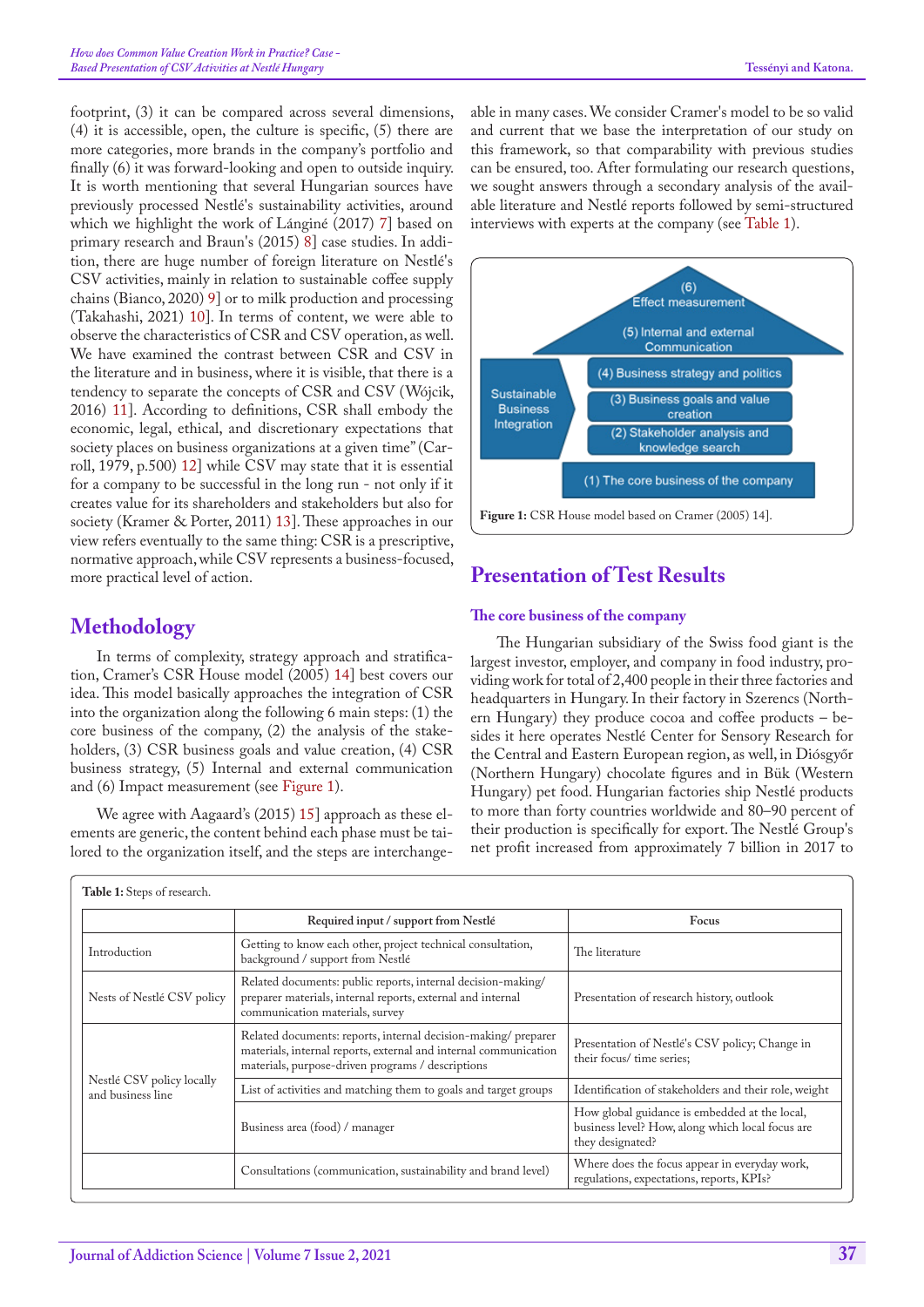near 12.2 billion CHF in 2020. Nestlé is one of the world's largest food and beverage companies with more than 2,000 brands in over 180 countries. In 2019, the best-selling products of the Nestlé Group were powdered, and liquid beverages based on global sales which amounted to more than 23 billion CHF that year (nestle.hu). Nutrition and health science came in second with just 15 billion CHF; however, in terms of organic sales growth it was the best product category that year (statista.com).

#### **Nestlé's global & local stakeholders**

On the part of the Nestlé experts being interviewed we experienced a conscious and professional inventory of stakeholders involved. The range, significance, and role of them is well defined and clear among the members of the organization we have reached. Nestlé's key stakeholders are investors, bilateral or multilateral organizations, governments, local communities, suppliers, partners, and employees. Stakeholders include the most industry-relevant groups, too: special consumers e.g. children, overweight consumers, social and civil society organizations, universities and research centers, food experts and FMCG companies of course. As far as stakeholder management is concerned, regular stakeholder dialogues and consultation forums with experts, as well as discussion with industry associations are ongoing. In the words of one of our interviewees: "CSR is about support while CSV is about the value creation itself. For example, in commitments to environmental sustainability, 100% is not enough to leave a mark that creates value not only for shareholders but also for those who live there. The focus is on the active *creation*, not only on the *framework*. Other specific aspect how the company treats its own employees e.g. not only mothers can go on longer maternity leave, so are the newborn fathers." – as one of our interviewees said.

#### **Pillars and elements of Nestlé's CSV activity**

Nestlé has developed a three-pillar strategic goal system that is in line with the UN's sustainability goals (sdgs.un.org/ goals). All of this is the result of their own global work which fits well with the company's core business as well as its ecological and social footprint. "Our main goal is to explore the power of food to improve the quality of life for generations. Guided by this goal, we are working to make a positive impact on the lives of people and their pets as well as the environment as a whole - now and in the future." one of our interview partners stressed. In its view, CSV means creating value for society as a whole in the long run while also protecting environmental resources. Particular attention is paid to promoting a healthier lifestyle for adults and children, improving the livelihoods of communities, protecting, and restoring the environment. Their work and reports on sustainability are in line with the expectations of the Working Group on Global Guidelines and Climate Financial Reporting as well. In its practice and communication, Nestlé presents its CSV program under the name and along three pillars, organized under the concepts of individual & family, community, and the planet.

#### **Business goals and value creation**

Along the three pillars developed at the strategic level, a

number of objectives have been identified in line with Nestlé's activities: a focus on promoting a healthier lifestyle for adults and children, improving the livelihoods of communities and protecting and restoring the environment. Referring to the third pillar, which is about preserving environmental values, Nestlé in a way worthy of a well-oiled, professionally organized global company, has not only set goals but also set a path with timetable for reaching them: by 2050, the company has set itself the goal of to eliminate emissions completely along specific stages: by 2025 by 2025 and by 50% by 2030 (GRI Report, 2020) [16\]](#page-4-4).

#### **CSV is a business strategy**

Nestlé's CSV management is a good reflection of the defining characteristics of global operations, as the global center has set the direction, it has a regional breakdown, while in addition to regional markets, and there are brand centers that are also linked to the objectives, as Nestlé functions as a matrix organization. The operation of Nestlé is a good example of the unavoidable role of the product management level (purpose drive brands) in CSV management. For example, the commitments and activities of powdered products (e.g. Maggi soup powders or condiments) are well-suited to all objectives: (1) nutritious food with natural ingredients - linked to the number one pillar, (2) convenience and good usability with online recipe books - it reflects the second pillar, (3) environment and climate-friendly design with a focus on natural food and vegetables - linked to the third, environmental pillar and (4) encouraging lower environmental impact by reducing the size of packaging and reducing food waste, supporting the third pillar.

#### **Internal and external communication**

When examining CSV communication of Nestlé, we found that internal communication is very strong - and thus coupled with spectacularly high engagement while external communication of CSV topics and outcomes focuses mainly on GRI reports and ad hoc program and research communication which may be somewhat more sporadic. We found a deep and honest identification with the company's values during each interview which can result in highly motivated colleagues involved in the management of CSV working on projects on their own. As we see, this provides a very solid additional basis for Nestlé to report on these (internal) activities even more frequently and to present them to a wider audience or consumer.

#### **Impact measurement**

It is clear, that three legs of CSV impact measurement could be distinguished at Nestlé (see [Figure 2\)](#page-3-0): (1) Consumer impact measurement focusing on: consumer awareness, shaping the taste of products, (2) monitoring competitors, focusing on monitoring competitor's responses to sustainability issues and (3) that of among internal stakeholders which focuses on measuring employee satisfaction as well as their engagement. Overall, we see that impact measurement also offers opportunities for further development. A good example of impact measurement and active feedback is the research carried out in 2020 which looked at how eating habits changed during the COVID - on which communication activity was also built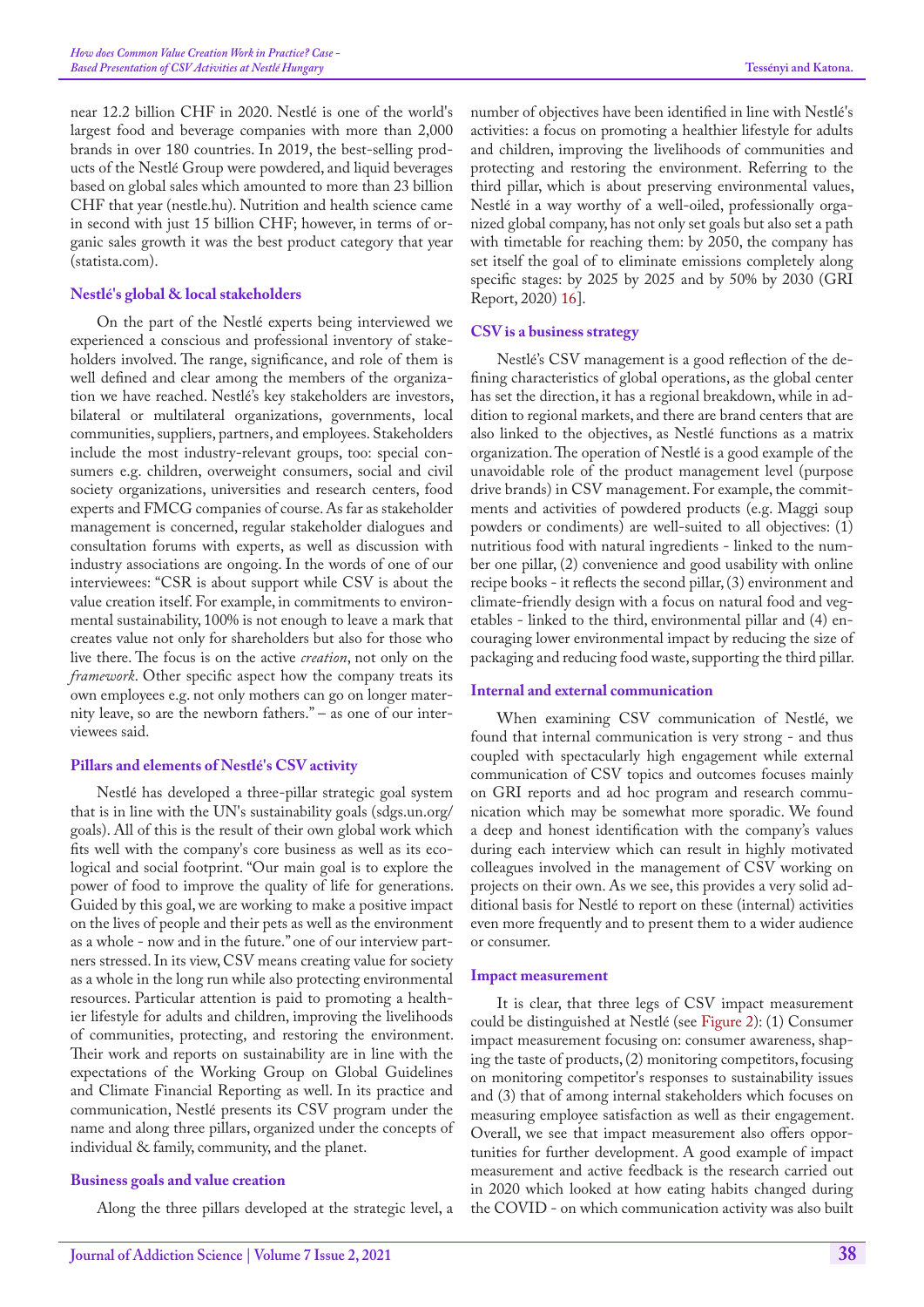

#### <span id="page-3-0"></span>(GRI Report, 2020) [16](#page-4-4)]

In addition, the company conducted research on the nutrition of children aged 4–10 with the help of the National Association of Hungarian Dietitians (GRI Report, 2020) 16]. In connection with the consumer perception research (Nestlé's Sustainability Research 2021) [17\]](#page-4-5), it should be emphasized, for example, that: (1) Hungarian consumers have little knowledge of the indications of recyclability of packaging; (2) Hungarians choose products primarily on the basis of taste, quality, reliability and price, (3) environmentally friendly packaging and the sustainable sourcing of raw materials for products are less important to them.

## **Conclusions**

With our current work, we aimed to compile a case study focusing on the assessment and evaluation of Nestlé's CSV activities following Cramer's (2005) 14] CSR house model. We have found that Nestlé provides a good example of a professional approach and organized, measurable implementation of CSV strategic management - in a global, multinational environment. In the set, the global and local roles are perceptibly and plastically separated and the tasks affecting the central and the markets are clearly outlined. We also found the rapid and responsible response to the pandemic exemplary, for example, in 2020 they spent 420 million HUF on direct financial support for their employees and an additional 100 million HUF on health and safety measures. They were helped to get to work with targeted support, and free meals were provided once a day in their factory units. Our parent company supported the fight against the coronavirus in the world with 10 million CHF, which it offered to the International Committee of the Red Cross and its national societies. Nestlé Hungária has given nearly 100 million HUF worth of donations to families in need in Hungary: among other products, nearly 12 tons of Easter chocolate have been donated to the Hungarian Food Bank Association (GRI Report, 2020) 16].

As for the content approach of CSR and CSV, it is clear from the case that CSV activity is a strategic and then tactical business breakdown that permeates the operation of the organization, and thus all this is reflected along the purpose-driven brands while CSR is a normative approach to addressing sustainability issues in companies generally. The Nestlé case is a good example of how consistent internal communication also has a positive effect on loyalty to CSV's values, all of which reinforce its practical integration into the company's day-to-

day operations. All this contradicts the results of Kolnhofer Derecskei - Nagy 's (2020) [18](#page-4-6)] large - scale international studies, who proved that demographical differences do not, but company-level actions influence the intensity of formal volunteerism. At the same time, we believe that self-assessment is often not sufficiently objective or credible, as it is performed by internal actors, such as employees and experience shows (van der Heijden & Nijhof, 2004) [19](#page-4-7)] that in many cases it is loyalty that can limit subjective value judgment and limits development opportunities, too. In this context, we suggest that it would be beneficial to bring the re-measurement of the developed, well-layered CSV management integrated into the corporate strategy even closer to the consumers, making the purpose and underlying content clear. Thus, we see that several development opportunities are emerging that could further deepen the impact of Nestlé's CSV activities: such as further strengthening consumer communication, education and incorporating a codified, systematic re-measurement point for other stakeholders into practice.

Today, corporate responsibility, which is more plastic in practice, has become indispensable both in the case of larger and small and medium-sized companies. The aim of sustainable management is to pay equal attention to the economy, society and the environment in order to ensure the long-term existence of the company and, last but not least, its good image among consumers. As President of Procter and Gambling said: "Consumers have high expectations of brands and want to know what they are doing for the world. But you have to act with credibility and real conviction" (Kotler – Keller, 2016) 19]. All of this is a case study of Nestlé's CSV activities, compiled with an exemplary organization and managed in a professional manner.

# **Acknowledgments**

We would like to thank the employees of Nestlé, who supported our research with their valuable comments, professional knowledge, and helpful attitude and answered our - sometimes unusual - questions to the best of our knowledge.

## **Conflict of Interest**

The authors declare that they do not have any interests that could constitute a real, potential or apparent conflict of interest with respect to their involvement in the publication. The authors also declare that they do not have any financial or other relations (e.g. directorship, consultancy, or speaker fee) with companies, trade associations, unions or groups (including civil associations and public interest groups) that may gain or lose financially from the results or conclusions in the study. Sources of funding are acknowledged.

# **Ethical Approval**

All procedures performed in this study involving human participants were in accordance with the ethical standards of University's Research Ethics Board and with the 1975 Helsinki.